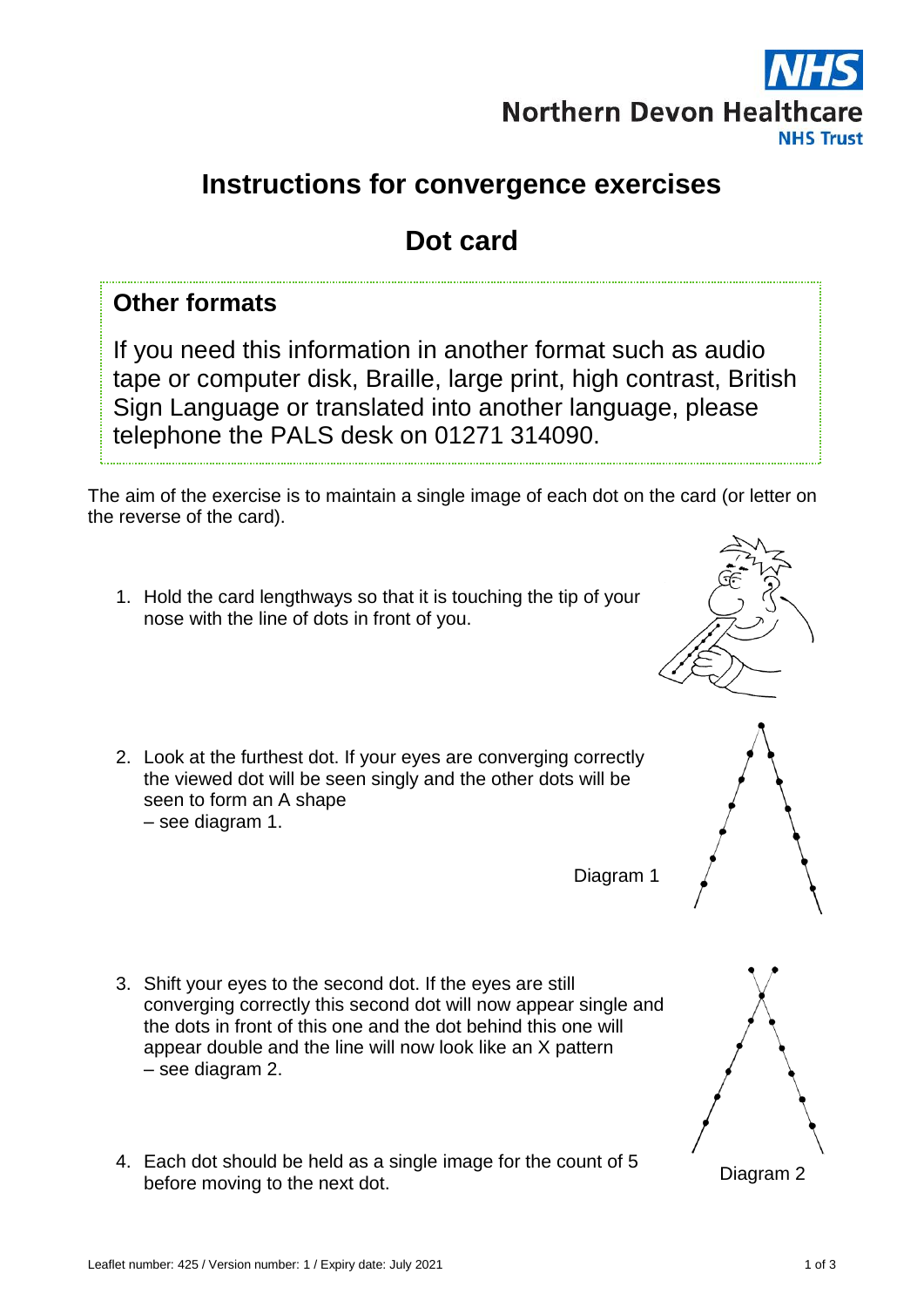Diagram 3

- 5. If you are having trouble getting the dot you are looking at single, move to the previous dot and try again. Extra dots may be added with a pencil halfway between each original dot on the card if required.
- 6. Once the dot nearest your nose has been reached and held as a single image, the dots behind will appear double and will form a V pattern – see diagram 3. You have successfully completed the exercise.



8. The Orthoptist may ask you to repeat this exercise using the letters on the reverse of the card. The aim will be to keep each letter single and as clear as possible.

The Orthoptist will advise you on how often you should perform the Dot Card.

At the end of your exercise session it is important to relax your eyes by looking out of a window at a far away object OR by closing your eyes for a few minutes.

### **Further information**

Orthoptic Department **Outpatients** Level 2 North Devon District Hospital Raleigh Park **Barnstaple** Devon EX31 4JB

#### **Useful website:**

British and Irish Orthoptic Society www.orthoptics.org.uk

Squint Clinic www.squintclinic.com